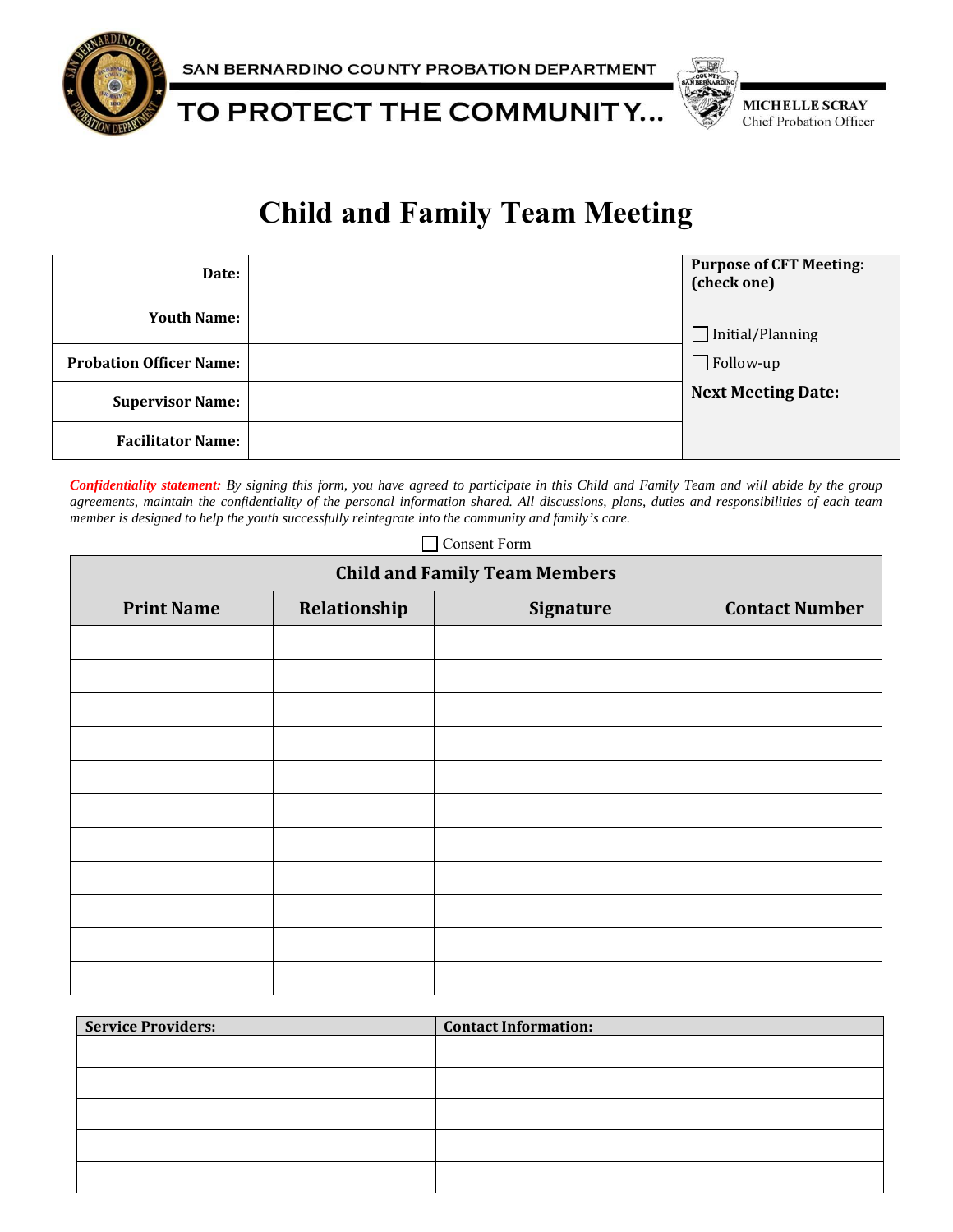**Purpose:** *The purpose of the CFTM is to help the youth identify goals to help him/her successfully complete placement and reunify with his/her family. The ultimate goal is to provide the youth with the necessary tools to be successful after probation has terminated.* 

#### **Group Agreements:**

- 1. Maintain Electronics
- 2. Respect one another
- 3. Everyone's opinion is valued
- 4. Speak one at a time
- 5. Stay focused and on task
- 6.
- 7.
- 8.
- 9.
- 10.

#### **Identify three of the youth's strengths:**

#### **Summary Report:**

| What is working well?                                    |
|----------------------------------------------------------|
|                                                          |
| What is not working?                                     |
|                                                          |
| Describe/List Medical Concerns: (including medications): |
|                                                          |
| Academic concerns/needs:                                 |
|                                                          |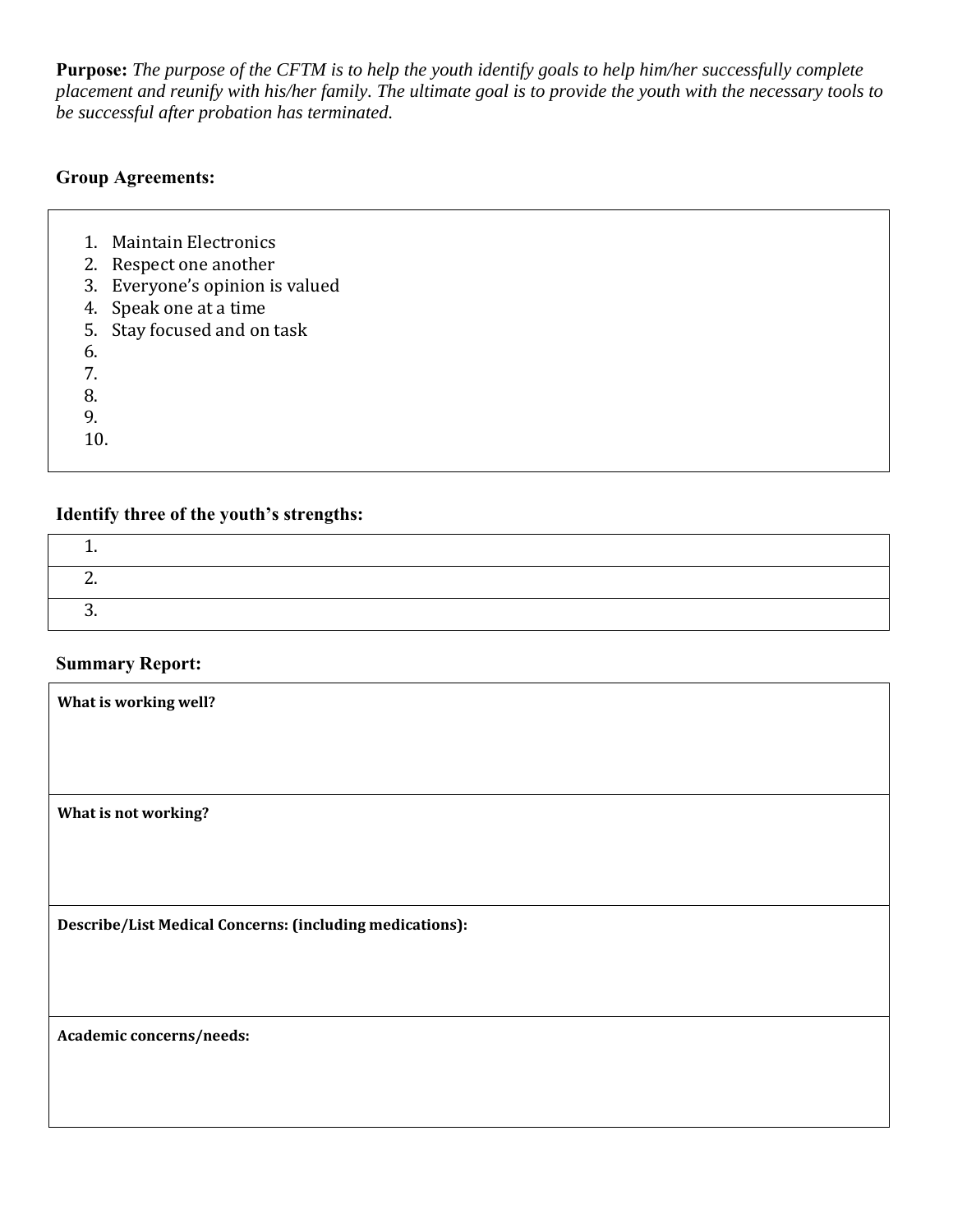#### **Complicating Factors:**

| <b>Worries and Concerns</b> | <b>Solutions</b> |
|-----------------------------|------------------|
|                             |                  |
|                             |                  |
|                             |                  |
|                             |                  |

## **Planning for Safety:**

| <b>Safety Issues</b> | <b>Intervention Plan</b> |
|----------------------|--------------------------|
|                      |                          |
|                      |                          |
|                      |                          |

#### **Care Plan/Goals and Desired Outcomes:**

| Need/Goal | Service(s) to be<br>provided - Action<br><b>Items</b> | Provider/Person<br>Responsible | Projected<br><b>Completion Date</b> | <b>Date Completed</b> |
|-----------|-------------------------------------------------------|--------------------------------|-------------------------------------|-----------------------|
|           |                                                       |                                |                                     |                       |
|           |                                                       |                                |                                     |                       |
|           |                                                       |                                |                                     |                       |
|           |                                                       |                                |                                     |                       |
|           |                                                       |                                |                                     |                       |

## **Reunification Plan:**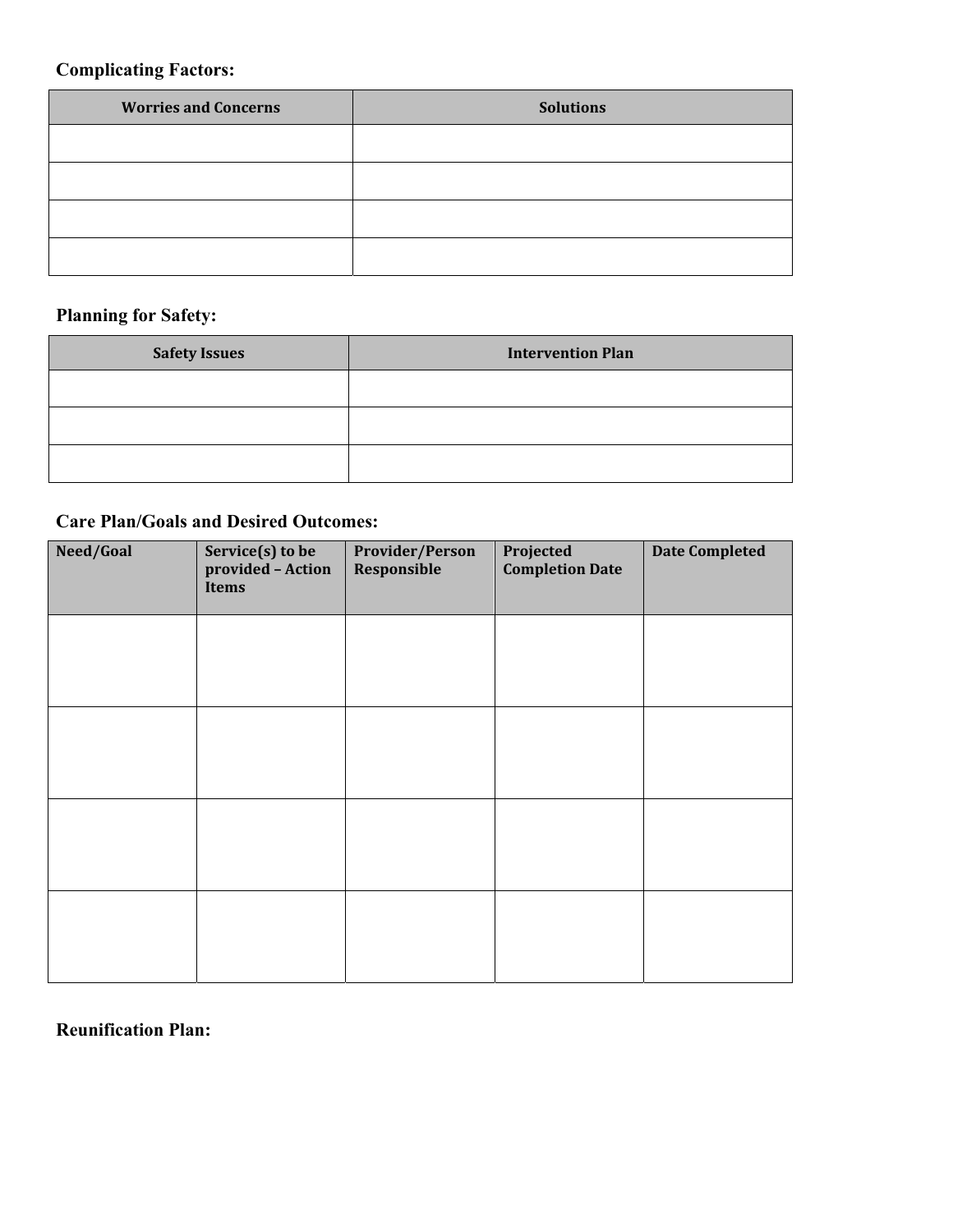#### **Items to be reviewed at the next meeting (may include invitation of missing/new team members):**

| ◠<br>z. |  |  |
|---------|--|--|
| ◠       |  |  |
|         |  |  |
| J.      |  |  |

**Notes:** 

| Facilitator Name: | signature:<br>$\circ$ | Date: |  |
|-------------------|-----------------------|-------|--|
|                   |                       |       |  |
|                   |                       |       |  |